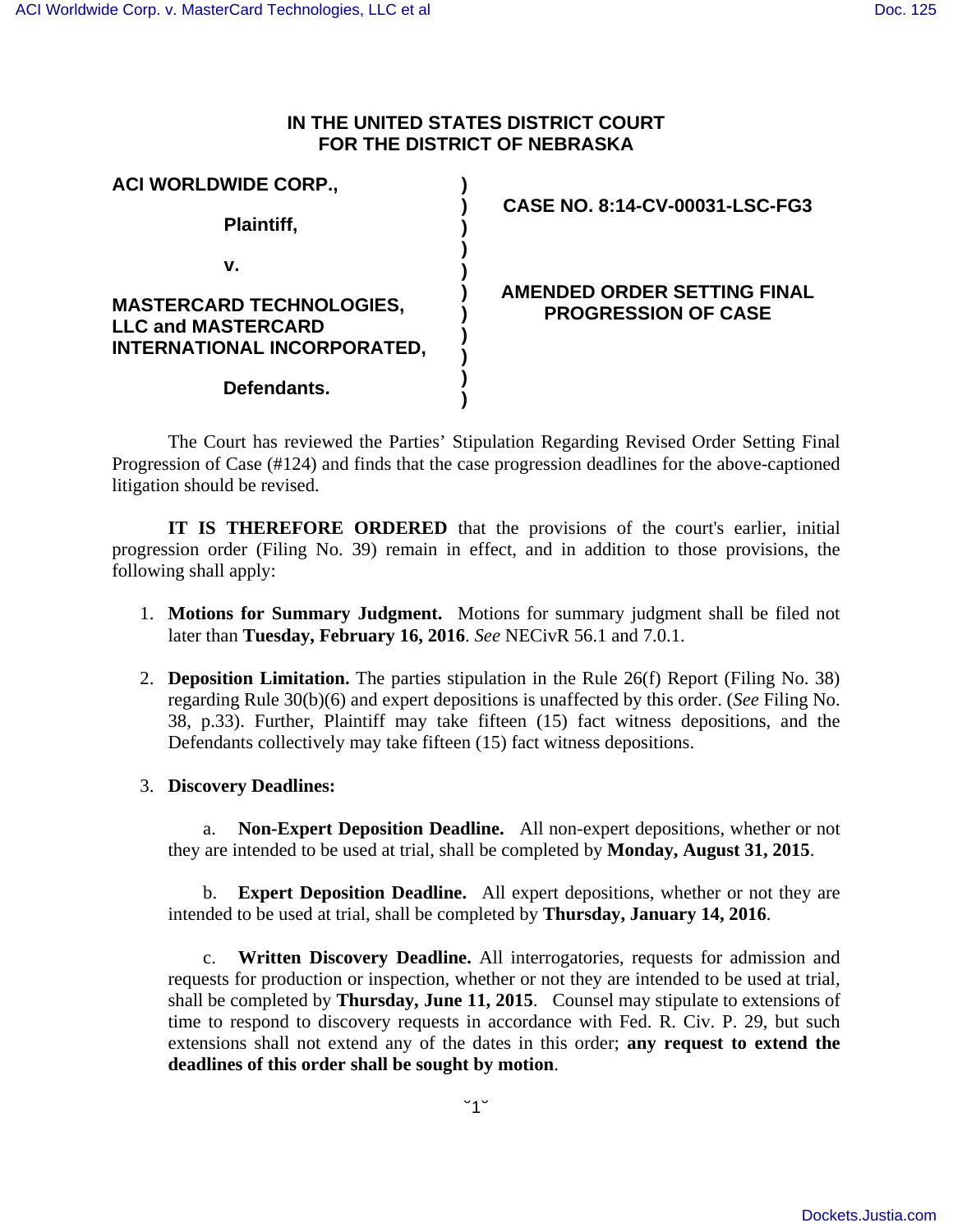d. **Discovery Motions.** Discovery motions shall be filed not later than **Monday, July 13, 2015** as to matters which are then ripe for decision; discovery matters arising after that date may be the subject of motions until the deposition deadline. Counsel are reminded of the provisions of NECivR 7.0.1(i).

- 4. **Disclosure of Expert Witnesses.<sup>1</sup>** Each plaintiff, counter-claimant, and cross-claimant shall, as soon as practicable but not later than **Monday, September 14, 2015**, serve all opposing parties with the statement required by Fed. R. Civ. P.  $26(a)(2)$  regarding each expert witness it expects to call to testify at trial pursuant to the provisions of Rule 702, 703 or 705, Fed. Rules of Evidence. Each defendant, counter-defendant, and cross-defendant shall serve its statement of the expert witnesses it expects to call to testify pursuant to Rule 702, 703 or 705, Fed. Rules of Evidence, pursuant to Fed. R. Civ. P. 26(a)(2) as soon thereafter as practicable, but not later than **Monday, November 2, 2015**. If necessary to refute the disclosed opinions of an expert witness of an opponent, a plaintiff, counter-claimant, or cross-claimant may disclose additional expert witnesses not later than **Monday, December 14, 2015**, provided that the disclosing party then provides all of the information described in Fed. R. Civ. P. Rule  $26(a)(2)$  and makes the expert witness available for deposition prior to the date set for completion of depositions. Supplementation of these disclosures, if originally made prior to these deadlines, shall be made on these deadlines as to any information for which supplementation is addressed in Fed. R. Civ. P. 26(e). The testimony of the expert at trial shall be limited to the information disclosed in accordance with this paragraph.
- 5. **Pretrial Disclosures.** Pursuant to Fed. R. Civ. P. 26(a)(3), each party shall serve opposing counsel and file a redacted version as applicable with the following information regarding the evidence it may present at trial other than solely for impeachment purposes as soon as practicable but not later than the date specified:

a. **Nonexpert Witnesses –** A pleading disclosing the name, address and telephone number<sup>2</sup> of each witness, separately identifying those whom the party expects to present and those whom the party may call if the need arises **shall be served and filed on or before Thursday, April 14, 2016.**

<u>.</u>

<sup>&</sup>lt;sup>1</sup>A treating physician must be identified pursuant to Fed. R. Civ. P. 26(a)(2)(A), but a treating physician is not deemed to be "retained or specially employed to provide expert testimony in a case" so as to require a written report under Fed. R. Civ. P. 26(a)(2)(B).

<sup>&</sup>lt;sup>2</sup>In accordance with the E-Government Act, counsel shall, on witness lists, exhibits, and other disclosures and/or **documents filed with the court**, redact Social Security numbers, home addresses, telephone numbers, and other personally identifying information of witnesses, but shall serve an unredacted version on opposing parties. See NECivR 5.0.3.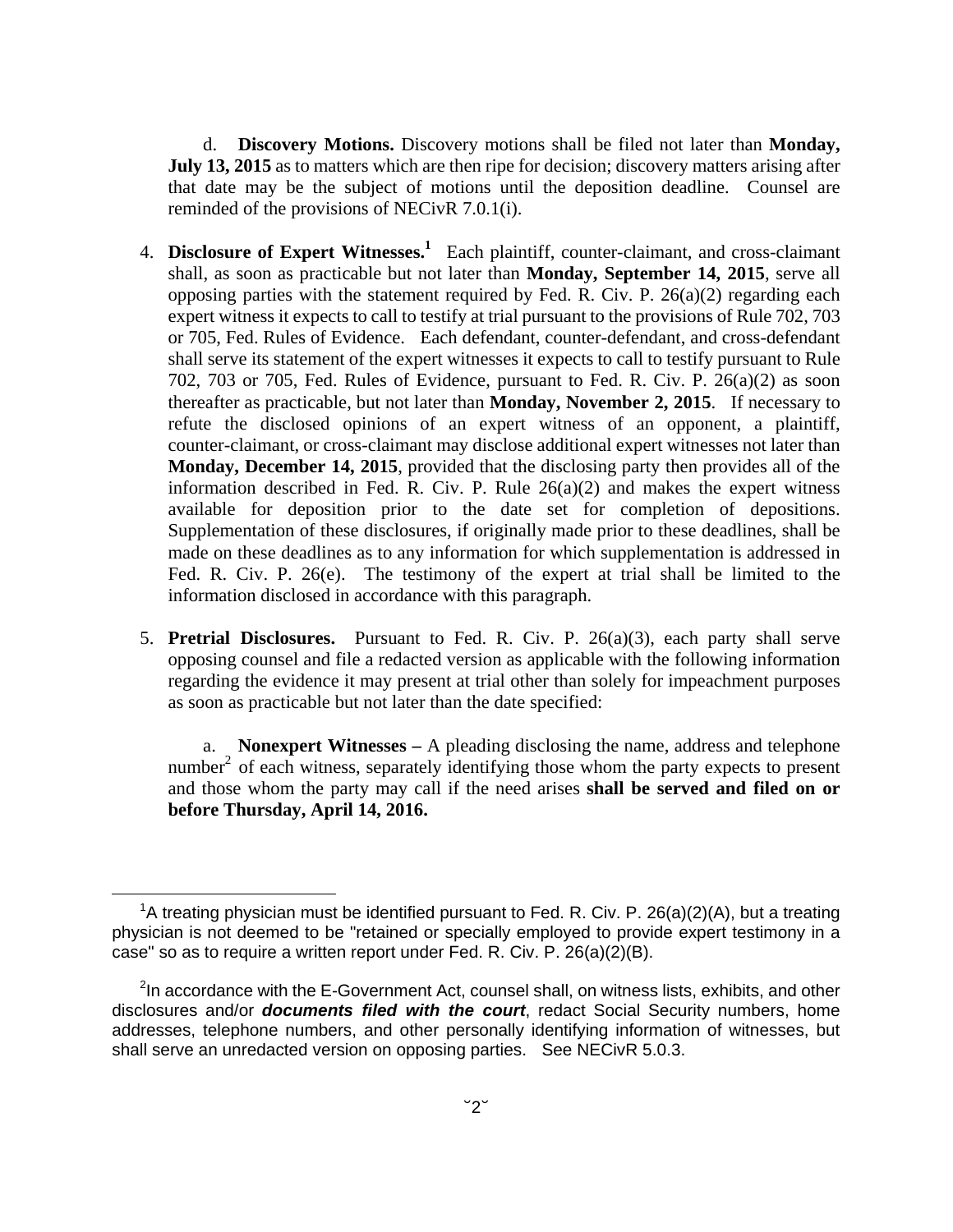b. **Deposition Testimony and Discovery** - The designation of discovery testimony and discovery responses intended to be utilized at trial is not required for this case. Motions to require such designations may be filed **not later than fifteen (15) days prior to the deposition deadline**.

c. **Trial Exhibits -** A list of all exhibits it expects to offer by providing a numbered listing and permitting examination of such exhibits, designating on the list those exhibits it may offer only if the need arises **shall be served and filed on or before Thursday, April 14, 2016.**

d. **Waiver of Objections.** Any and all objections to the use of the witnesses, deposition testimony, discovery responses, or exhibits disclosed pursuant to the above subparagraphs, including any objection pursuant to Fed. R. Civ. P. 32(a) that a deponent is available to testify at the trial, shall be made a part of the pretrial order. Failure to list objections (except those under Fed. R. Evid. 402 and 403) is a waiver of such objections, unless excused by the court for good cause shown.

### 6. **Motions in Limine.**

 $\overline{a}$ 

a. Motions in limine challenging the admissibility of expert testimony at trial under Fed. R. Evid. 702, *see Kumho Tire Co., Ltd. v. Carmichael*, 526 U.S. 137 (1999), and *Daubert v. Merrell-Dow Pharmaceuticals*, 509 U.S. 579 (1993), **shall be filed no later than Thursday, April 14, 2016** and accompanied by a request for a hearing if necessary. Failure to timely move for a hearing may constitute waiver of the request for a hearing.

- b. Any other motions in limine **shall be filed no later than Monday, May 9, 2016**.
- 7. The **Final Pretrial Conference** with the undersigned magistrate judge is set for **Thursday, April 14, 2016 at 10:00 A.M.** in chambers, 111 South 18th Plaza, Suite 2210, Roman L. Hruska United States Courthouse, Omaha, Nebraska. The final pretrial conference shall be attended by lead counsel for represented parties. Counsel shall complete prior to the pretrial conference, all items as directed in NECivR  $16.2$ .<sup>3</sup> By the time of the pretrial conference, full preparation for trial shall have been made so that trial may begin immediately thereafter. The pretrial conference will include a discussion of settlement, and counsel shall be prepared through investigation, discovery and communication with clients and insurers, if any, to discuss fully the subject of settlement, including realistic expectations about liability, obstacles to agreement, offers made, and offers which can be made at the conference. Counsel shall be prepared to make additional offers or proposals for settlement in behalf of their clients at the pretrial conference, and

<sup>&</sup>lt;sup>3</sup>All personal information should be redacted from the public version of the order and/or attachments filed with the Clerk. See NECivR 5.0.3.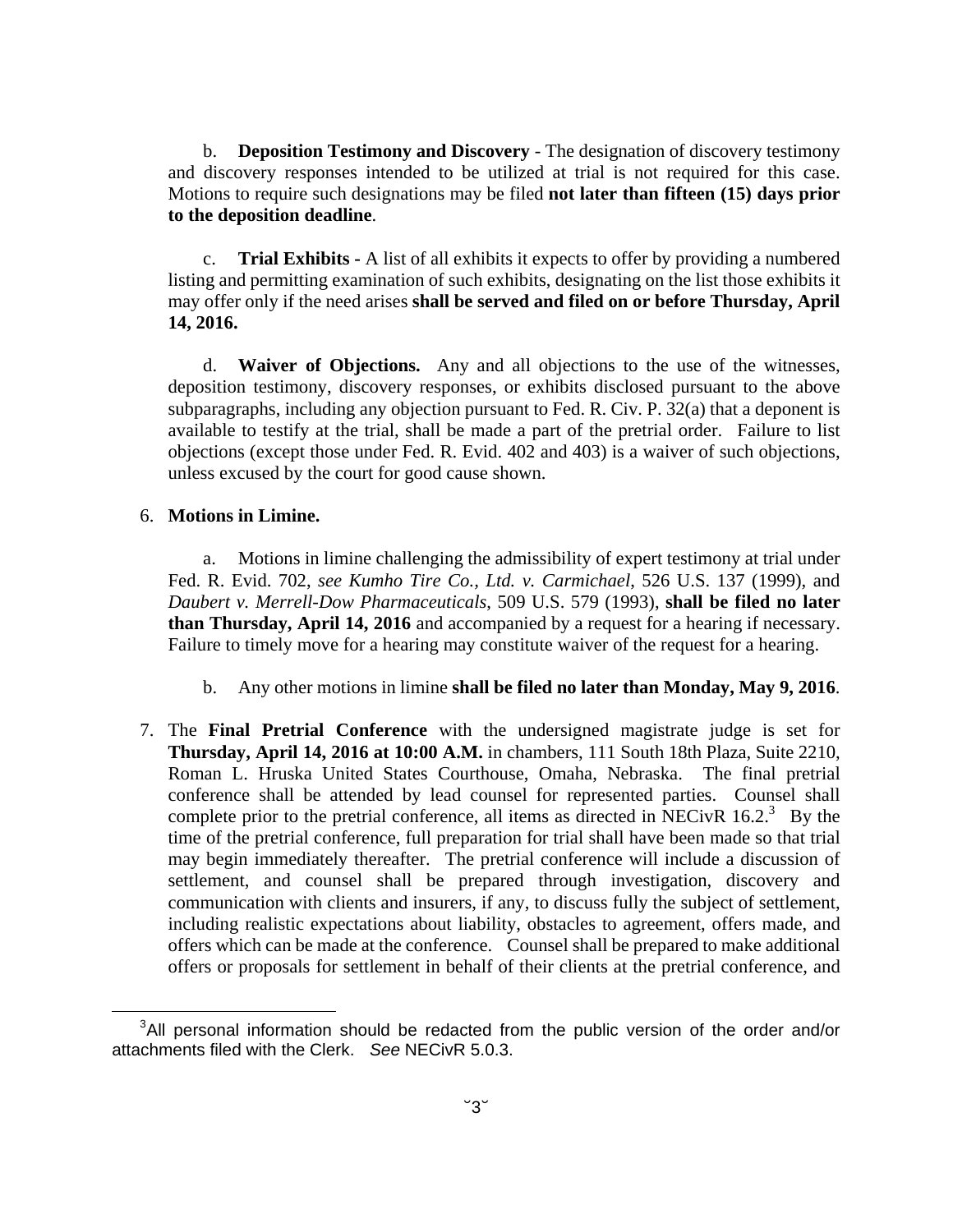counsel shall be prepared to make or opine on recommendations for further negotiations and conferences.

### 8. **Mediation and Settlement:**

a. If the parties intend to mediate their dispute, **notice of the mediation** shall be given to the staff of the magistrate judge's office. The filing of a mediation reference order will terminate pending motions, without prejudice to refiling. If the mediation is not successful, the moving party may reinstate such a motion by filing a written notice to that effect, and the other parties may respond in accordance with the local rules, regarding the date of the notice as reinstating the response/reply time that remained as of the date the mediation reference order was filed.

b. Not later than **Tuesday, March 15, 2016**, plaintiff or plaintiff's counsel shall serve on defendants or defendants' counsel a written, updated settlement proposal. Defendants or defendants' counsel shall respond in writing to such proposal not later than **ten (10) days after receipt thereof**.

c. **Notice of settlement** shall be given to the trial judge's office as soon as practicable but in any event in time to avoid summoning a jury. If a case settles and notice of settlement is not given in sufficient time to avoid summoning a jury, assessment of jury costs may be and normally will be made against a party and/or counsel for one or more of the parties. For purposes of this paragraph, a jury is considered summoned for a trial at noon the business day prior to the designated date of trial.

- 9. **A jury trial** is set to commence, at the court's call, during the week of **May 17, 2016,** in **Omaha, Nebraska**, before the **Honorable Laurie Smith Camp**, Chief United States District Judge. Unless otherwise ordered, jury selection shall be at the commencement of trial.
- 10. **Motions to Alter Dates.** All requests for changes of deadlines or settings established herein shall be directed to the magistrate judge by appropriate motion, including all requests for changes of trial dates. Such motions shall not be considered in the absence of a showing by counsel of due diligence in the timely development of this case for trial and the recent development of circumstances, unanticipated prior to the filing of the motion, which require that additional time be allowed.

## **DATED: March 4, 2015.**

## **BY THE COURT:**

**s/ F.A. Gossett, III United States Magistrate Judge**